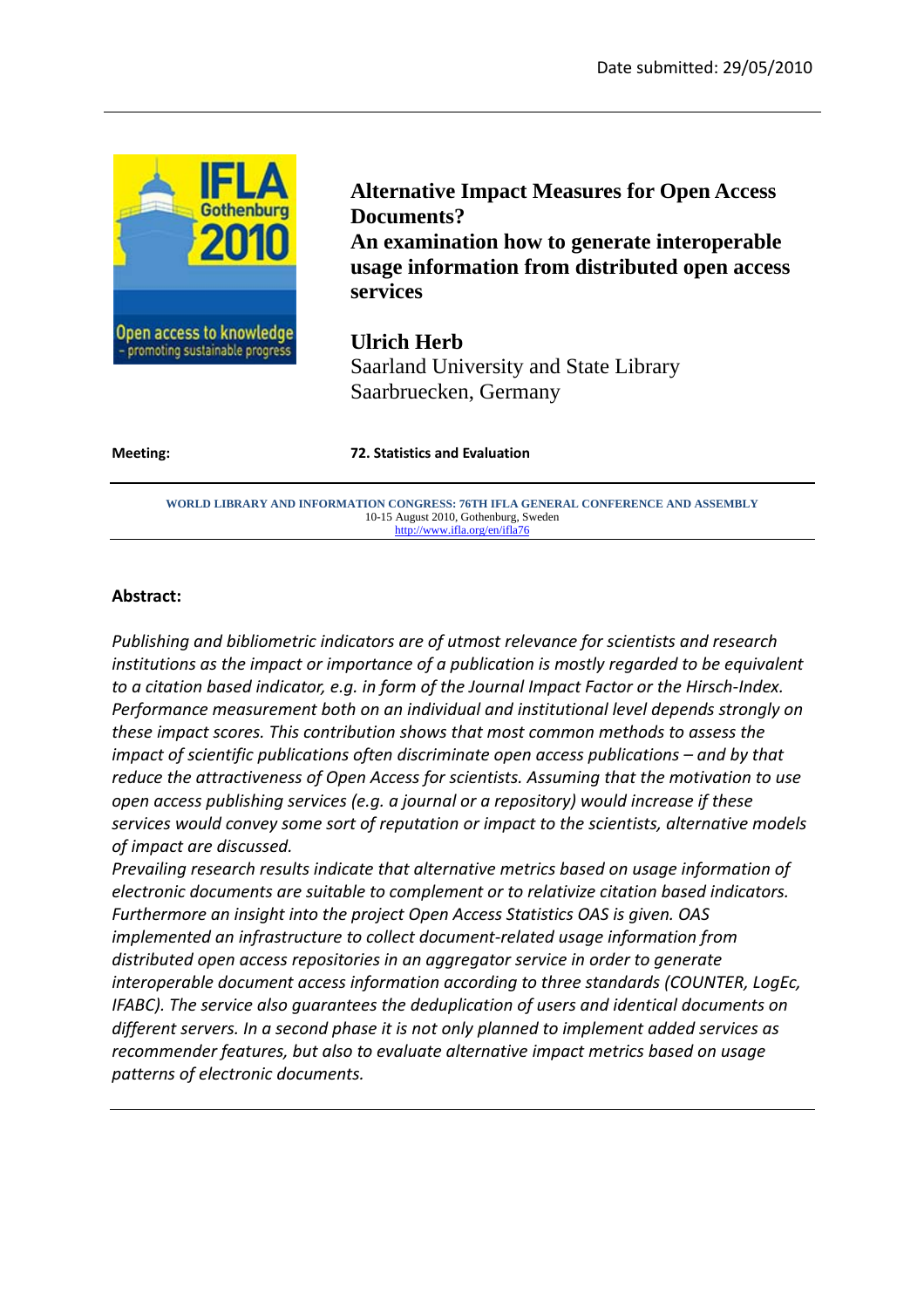# **Scientific Publishing and Performance Measurement: a critical review**

A researcher's performance and reputation is mainly determined by the impact of his publications. The higher his impact scores are the higher are his reputation and career prospects. Impact itself is mostly (and especially within the domain of Science, Technology and Medicine) defined by citation measures as citation rates or citation frequencies.

The **Journal Impact Factor (JIF)** is probably the most prominent and influential citation based metric. It is based on citation rates and calculated as follows: *In year X, the impact factor of a journal Y is the average number of citations to articles that were published in Y during the two years preceding X.*

Even though it is designed to measure the impact of scientific journals and not to measure the impact of scientists or single scientific information items as articles it is often misunderstood as an indicator for a scientist's quality. Also from a methodological perspective the JIF can be easily challenged (Campbell, 2008; Dong, Loh & Mondry, 2005; Herb, 2010a; Seglen, 1997; Seglen, 1998). The statistical universe (the Web of Science WoS respectively the Journal Citation Reports JCR) for the calculation of the JIF scores is restricted and more or less arbitrarily defined by the Thomson Scientific's Institute for Scientific Information (ISI). The JIF's two years span disadvantages publications from several disciplines like Humanities, Social Sciences or Mathematics and disciplines that prefer other publication types. Several studies indicate that the JIF seems to create some sort of *scientific free-ridereffect* because they prove for several contexts that a small number of highly cited articles produces a high JIF-score for the whole journal. Seglen (1997; 1998) reports for biochemical journals that 15% of the articles generated 50% of a journal's citations and that 50% of the articles generated 90% of a journal's citations. Campbell (2005) found out that 25% of the articles published in Nature in 2002 and 2003 generated 89% of the citations in these years, making a great contribution to the JIF-score of 32.2 for the year 2005. Furthermore a *matthew-effect in science* (Merton, 1968 and 1988) exists: The higher a journal's JIF, the more often it will be cited – these citations in turn will cause a higher JIF score.

Unlike the JIF the **Hirsch-index** (or **h-index**) is a performance index that is based on citation frequencies and that is related to scientists. The h-index is calculated as follows: *A scientist has index h if h of N papers have at least h citations each, and the other (N − h) papers have less than h citations each.* Accordingly an author has an h-index of 8, if he published 8 articles that were cited at least 8 times. This implicates that the citation count of one single highly-cited publication can not distort a scientist's score, but it also depreciates innovative concepts. The h-index' calculation is not tied to a proprietary database (as the JIF is), nevertheless some of its peculiarities are strongly criticisable: For instance the handling of documents in Non-English languages and of documents from multiple authors have to be mentioned. Additionally it neglects context variables as the author's age or discipline that strongly influence his h-index. Campanario (1996) reports that longer articles or articles that appear at the beginning of a journal issue reach higher citation counts. Since Fröhlich (2009) states that both a prominent positioning and a higher number of pages are privileges for reputated authors also the h-index fosters a *matthew-effect in science*: The higher an authors reputation is, the more privileges he enjoys within a publication – and these privileges in turn will cause higher citation frequencies and h indices.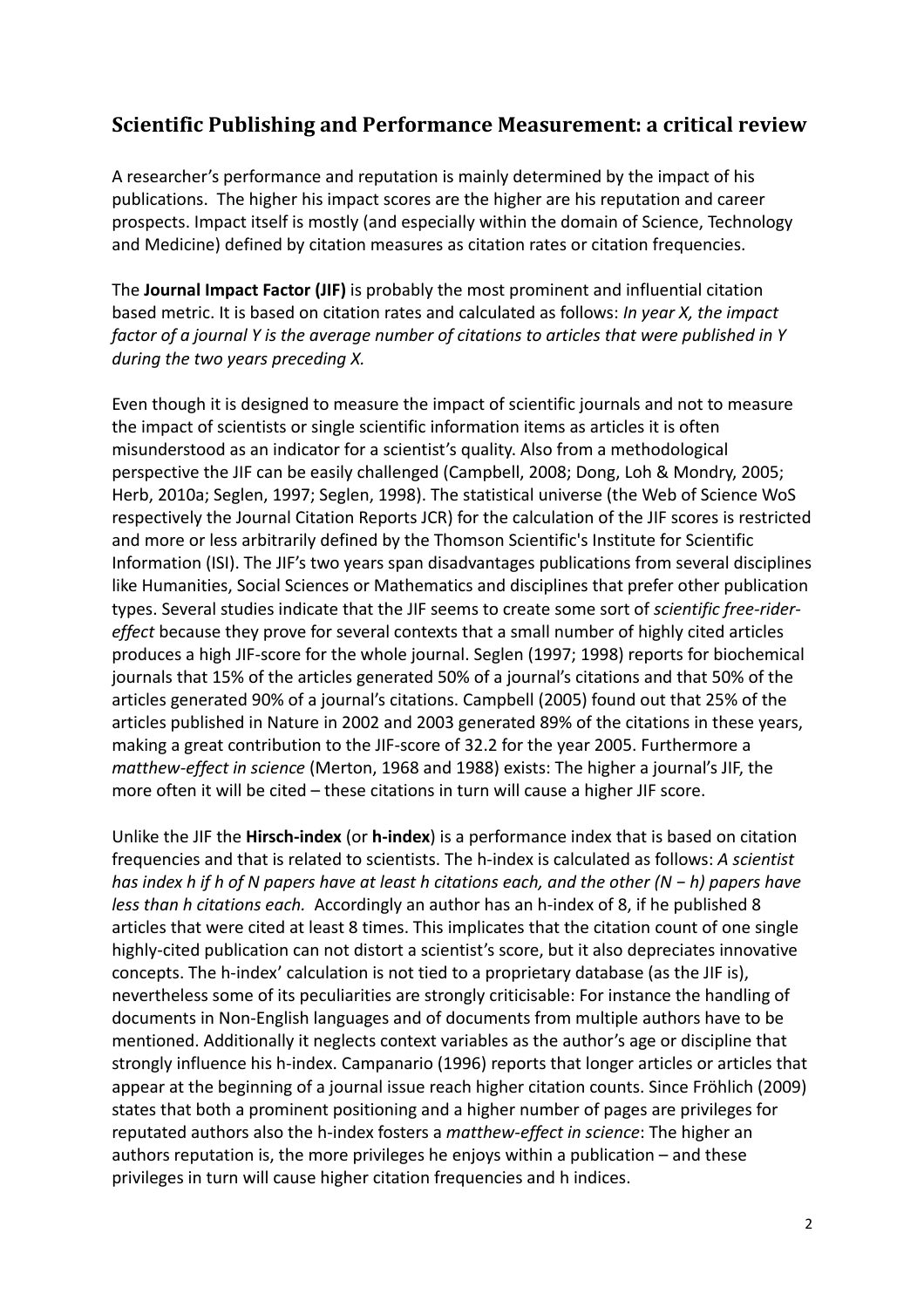Even though Jensen, Rouquier & Croissant (2008) found out that a scientist's h-Index seems to correlate with the likelihood of his promotion, they advise to use it with caution because only for 48% of the persons a correlation between high h-index and career advancement could be found: "a 'mechanical Objectivity' procedure, which ranks candidates by their h would disagree with actual promotions for half of the promoted people, a very significant difference." (Jensen, Rouquier & Croissant, 2008, p. 477)

Beyond the methodological critique also the opacity and lacking transparency of the common citation based metrics must be taken into account. Editors at Rockefeller University Press tried to check the JIF-scores of three of their journals and several competing journals (Rossner, Van Epps & Hill, 2007; Rossner, Van Epps & Hill, 2008). As they found repeatedly errors within the data provided by Thomson Scientific's Institute for Scientific Information they concluded: "Just as scientists would not accept the findings in a scientific paper without seeing the primary data, so should they not rely on Thomson Scientific's impact factor, which is based on hidden data." (Rossner, Van Epps & Hill, 2007, p. 1092).

# **Impact as an incentive to publish Open Access**

Most studies comparing citation advantages or citation disadvantages of open access and toll access documents provide arguments pro Open Access. Alma Swan (2010) compiled results from 31 studies focussing on open access citation effects. Even though disciplinary effects, born open access documents and born toll access documents, self-archived versions of toll access documents and the formal publication in a toll access journal or other parameters are very hard to compare 27 of the studies reported a positive open access citation advantage while 4 studies report no open access citation advantage or even an open access citation disadvantage.

Nevertheless due to the restrictions and the scope of the relevant databases (Web of Science, JCR, Scopus etc.) that are typically used to calculate JIF-scores or h-indices there are many (open access or toll access) publications of great scientific value that will never feature any citation based impact score because they are not indexed by these databases. Hence a lack of tools and indicators to measure the impact of (open access) publications can be stated. Especially documents that are self-archived on open access repositories (and not published in an open access journal) are excluded from the databases mentioned. Open access journals in turn may have impressive JIF-scores, anyhow many of them tend to be discriminated by the JIF-formula and the JCR scope:

- Since many open access journals are often quite young publications, they are lacking the citation history a journal needs to be indexed by the JCR and to reach an attractive JIF-score.
- Open access journals are published above average in developing countries (Haider, 2005). Due its unbalance towards the English language these journals usually attain minor JIF-scores – if they are indexed at all by the JCR.
- Accordingly Packer and Meneghini (2007) found out that the JIF-scores of journals from the so-called developed countries are significantly higher than the JIF-score of journals form the so-called developing countries.

open access services (no matter if in the form of journals or repositories) apparently would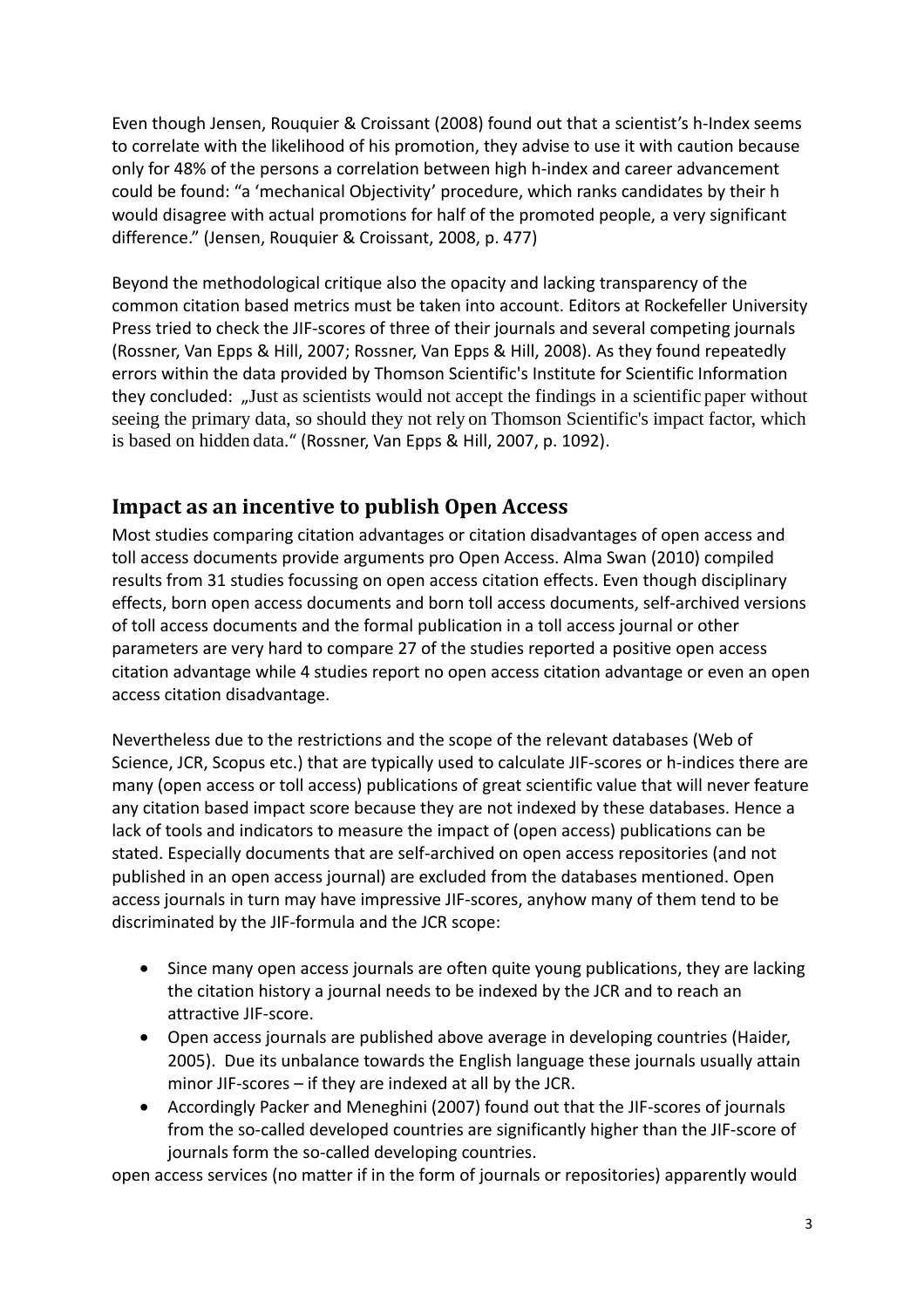benefit from alternative impact indicators because the common methods to assess the impact of scientific publications often discriminate open access publications – and by that reduce the attractiveness of Open Access for scientists. Assuming the motivation to use open access publishing services would increase if these services would convey reputation, impact or scientific capital to the scientists (Herb, 2010b), alternative indicators and models of impact could be strong incentives for scientists to publish their documents Open Access.

Considering the critiques on the JIF and the h-index in scientific publishing as a whole could benefit from such indicators; at least alternative metrics would facilitate multifaceted assessments of scientific information.

# **Usage based metrics as alternative impact metrics**

Usage based performance indicators seem to be complementary to citation based methods (Herb 2010a) because they are reader-centred: document usage is a reader's action, whereas citation is an author's action. Usage based indicators are not only suitable to predict the results of citation-based indicators (Brody, Harnad & Carr, 2006): According to Bollen et al. (2009) they express a distinct sort of impact. Basically there are two models how usage information on scientific electronic content can be utilized for performance measurement: On the one hand metrics based on the usage frequency of documents, on the other hand metrics based on the patterns or structure of document usage.

## **Metrics based on the frequencies of document usage**

Some examples for metrics that are based on the frequencies of document usage are

- COUNTER (Counting Online Usage of Networked Electronic Resources) $<sup>1</sup>$ </sup>
- LogEc<sup>2</sup> (the statistics module of the network RePEc<sup>3</sup>)
- the standard of the International Federation of Audit Bureaux of Circulations<sup>4</sup> (IFABC)

The COUNTER Code of Practice for Journals and Databases (COUNTER, 2008) measures usage on the level of journals. It is mainly used by libraries to monitor the cost-effectiveness of their journal subscriptions, why it focuses predominantly on Toll Access content. Accordingly the *List of Internet Robots<sup>5</sup>* that COUNTER uses to eliminate non-human accesses on articles is hardly applicable to count the usage of open access content that is accessible for every robot as it is not hidden behind a firewall or IP-check. There are also initiatives tightly connected to COUNTER that are also following the same approach of counting the pure frequency of document usage: Whereas PIRUS (2009) aims at developing a standard to count the usage of single articles, the United Kingdom Serials Group undertook a study (Shepherd, 2007) to investigate the feasibility of developing and implementing journal Usage Factors (UFs).

 $\overline{a}$ 

<sup>1</sup> http://www.projectcounter.org

<sup>&</sup>lt;sup>2</sup> http://logec.repec.org/

<sup>3</sup> http://repec.org/

<sup>4</sup> http://www.ifabc.org/

<sup>5</sup> http://www.projectcounter.org/r3/r3\_K.doc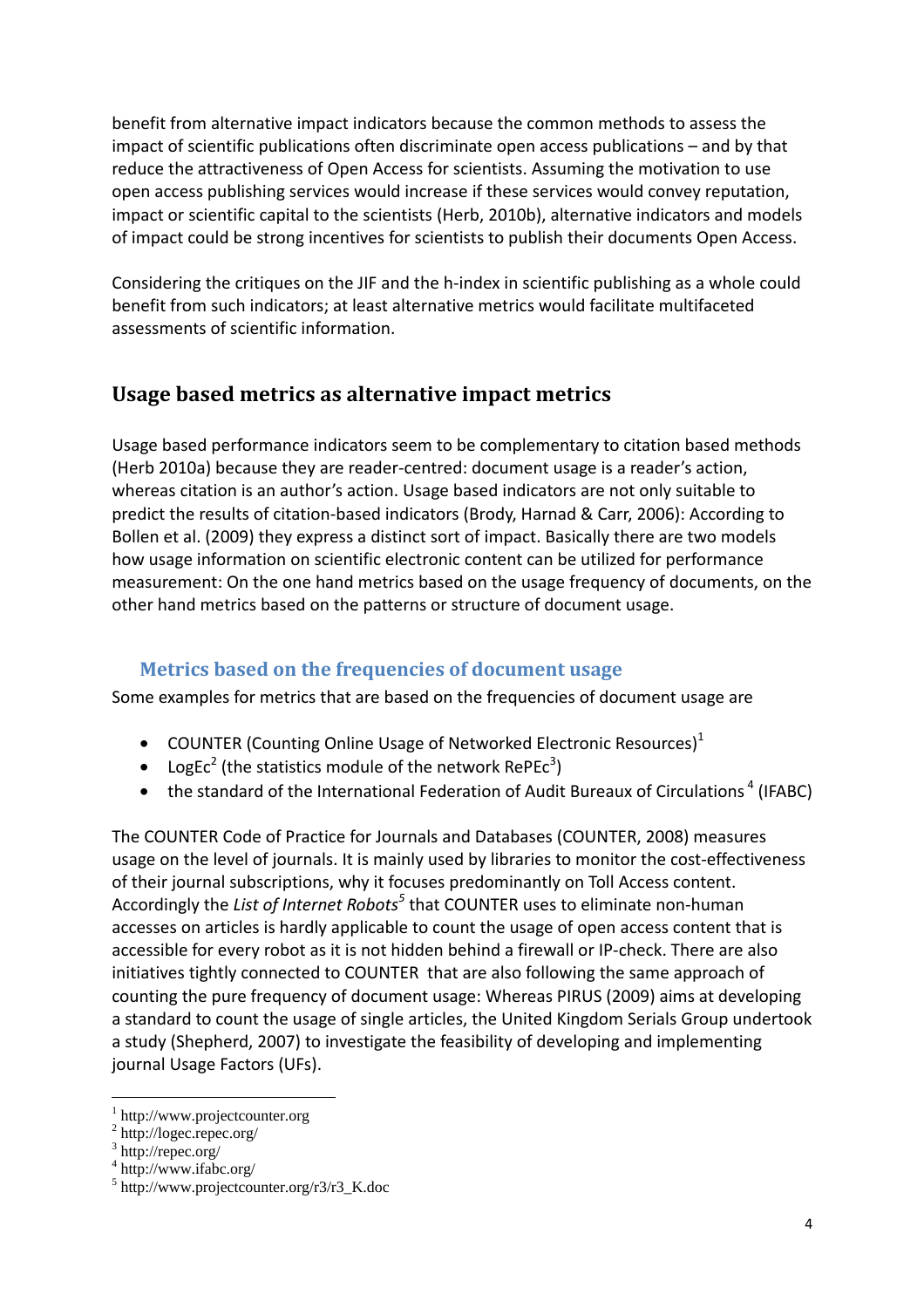LogEC in turn monitors usage on the article level, non-human hits are eliminated according to robots lists and with thougt-out statistical procedures.<sup>6</sup> The method of the IFABC wants to monitor the usage of single websites in order to calculate the number of views embedded advertisement attained and also measures the usage of single documents.

DRIVER (2008, p. 131-135) gives a brief outline of these different approaches revealing their considerable differences regarding e.g. the detection and elimination of non-human accesses and the definition of doubleclick-intervals. In summary it can be stated that there is no accepted standard to monitor the frequency or ratio of document usage, especially in an open access environment.

## **Metrics based on context information of document usage**

The methods mentioned in 3.1 neglect the context of the document usage, especially the co-usage of documents. Bollen et al. (2005) suggest surveying also the *structure* of document usage, a procedure that is known from download graphs or clickstream analysis.

Bollen and his colleagues undertook several research projects in this environment (Bollen, Van De Sompel, Smith & Luce, 2005; Bollen, Van De Sompel & Rodriguez, 2008; Bollen, Van De Sompel, Hagberg & Chute, 2009) by collecting information on both frequencies of document citation and document usage and structural information as networks of document citations and document usage. With sociometric methods and network analysis techniques they produced rankings that were evaluated by scientists from different scientific communities: Surprisingly rankings based on the context of document usage mirrored the scientists' preferences better than the JIF.

Bollen et al. (2009) sum up their findings by saying: "Our results indicate that the notion of scientific impact is a multi-dimensional construct that can not be adequately measured by any single indicator, although some measures are more suitable than others. The commonly used citation Impact Factor is not positioned at the core of this construct, but at its periphery, and should thus be used with caution." The authors favour usage based information to some extent and resume: "Usage-based measures such as Usage Closeness centrality may in fact be better , consensus' measures."

# **Résumé**

Apparently usage information can be utilized to measure the impact of scientific content. Bollen and his colleagues designed the most promising and the most complex procedure. But beyond the missing standardization the procedures mentioned ignore issues like the deduplication of users and documents, both is necessary to build clickstreams and to calculate doubleclick frames in a network of open access services, where users may jump from one repository to another and where they can find several identical versions of the same document. To gather information on the context of document usage it would also be necessary to detect what different documents user X downloaded from different servers.

 $\overline{a}$ 6 http://logec.repec.org/about.htm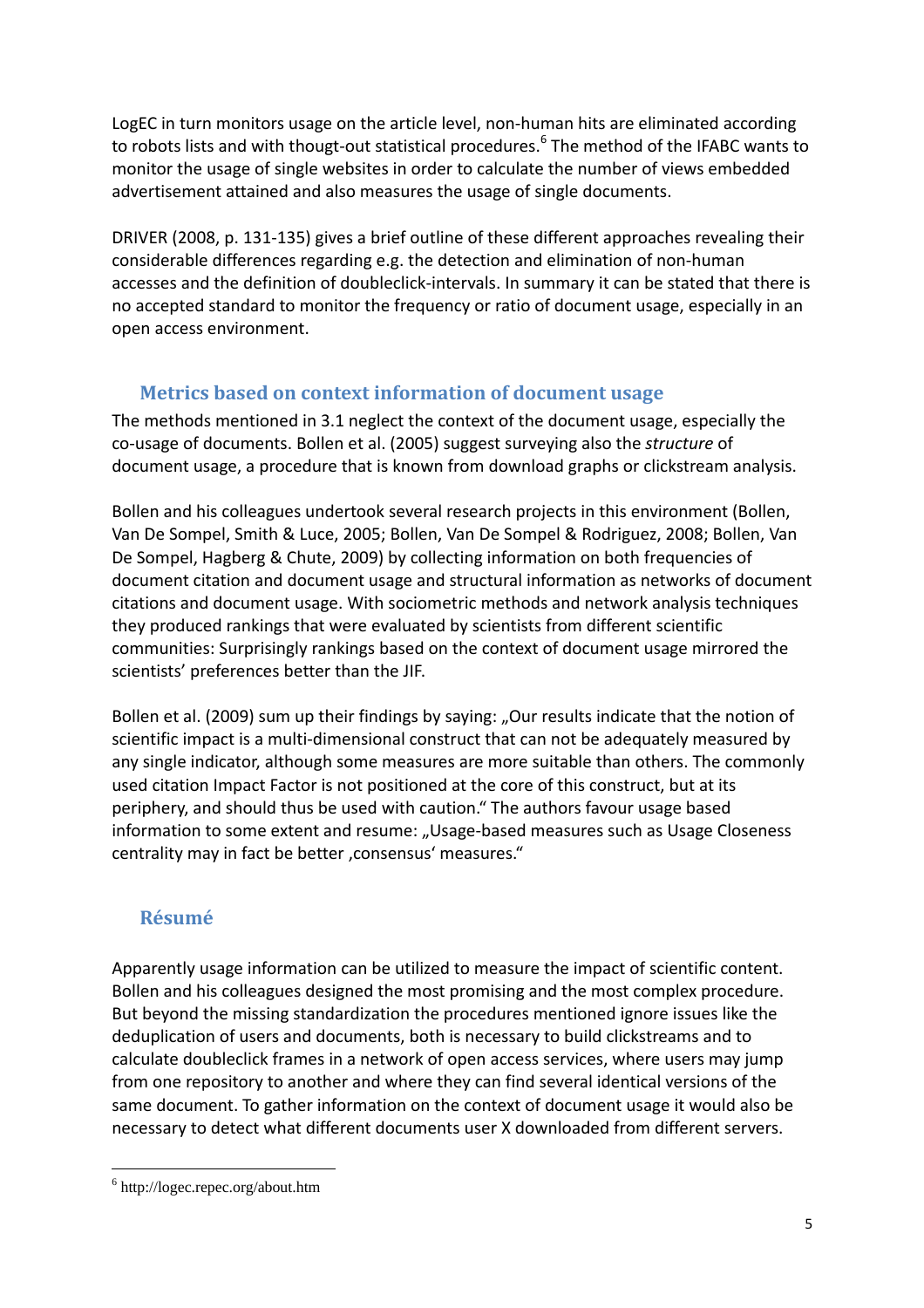Besides it should be possible to sum up hits on different files of the same content on different servers.

It also needs an elaborate infrastructure to generate and exchange interoperable usage information within such a network. This includes the logging of usage events on open access repositories that are indexed by legions of robots and that contain multi-file documents and duplicate documents (maybe in different file formats). An infrastructure like that would have to face all the hurdles known from weblog analysis in digital libraries as described by Jamali, Nicholas & Huntington (2005). This is also true for the research of Johan Bollen and his colleagues that aims explicitly at impact measurement. The infrastructure they use mostly does not know empirical noise like double-click intervals, elimination of duplicate users or documents and the detection and elimination of non-human document accesses. Additionally Bollen and his colleagues are focussing on impact measurement on the level of journals, not single items.

# **From promise to practice: Open Access Statistics**

It is the aim of the project "Open Access Statistics (OAS)"<sup>7</sup> (funded by the German Research Foundation DFG<sup>8</sup>) to make the impact monitoring of open access content on the article level possible. The project partners<sup>9</sup> built a test-infrastructure for the exchange of documentrelated usage information between distributed open access services. OAS is one of three projects initiated by the Electronic Publishing working group of  $DINI^{10}$  (Deutsche Initiative für Netzwerkinformation / German Initiative for Network Information): While Open Access Statistics addresses usage description, Distributed Open Access Reference Citation Services  $(DOARC)<sup>11</sup>$  addresses the issue of tracking citations between electronic publications. Open Access Network<sup>12</sup> wants to build a network of repositories; it also brings together the results of DOARC and OAS in one user interface<sup>13</sup>. Additionally it offers tools and services for DOARC and OAS, especially the deduplication of documents which is based on an asymmetric similarity of full text documents.

In a first step OAS implemented a network to collect and exchange usage information between different services and to process this information according to the standards of COUNTER, LogEc and IFABC. OAS also developed implementation guidelines for services that want to join the OAS network.

j

<sup>7</sup> http://www.dini.de/projekte/oa-statistik/english

<sup>8</sup> http://www.dfg.de

<sup>&</sup>lt;sup>9</sup> Georg-August Universitaet Goettingen (State- and University Library), Humboldt-University Berlin (Computer- and Mediaservice), Saarland University (Saarland University and State Library), and the University Stuttgart (University Library)

<sup>10</sup> http://www.dini.de

<sup>11</sup> http://doarc.projects.isn-oldenburg.de/

<sup>12</sup> http://www.dini.de/projekte/oa-netzwerk/

<sup>13</sup> http://oansuche.open-access.net/findnbrowse/pages/start.faces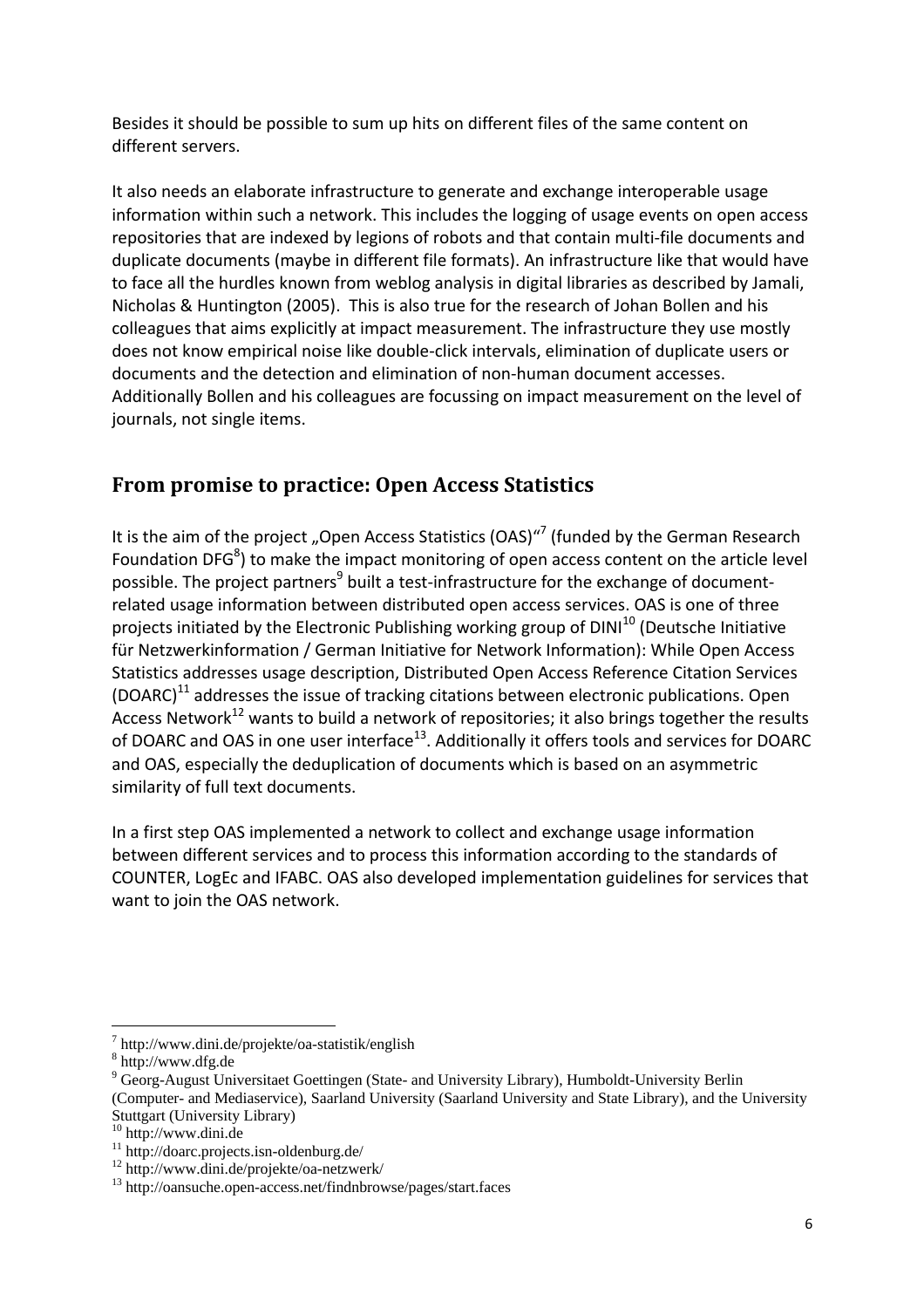The open access services or data providers at the four partner institutions

- generate logs about document usage
- pseudonymize user information (e.g. IP-addresses)
- process usage information (e.g. they add unique document ID, transform the data into OpenURL ContextObjects, …)
- transmit the information via OAI-PMH to the aggregation server (central service provider)

The central service provider in turn processes the data received:

- it deduplicates documents: e.g. it sums up the hits on files with the same content on different servers
- it deduplicates users, so it is possible to create download graphs and to conduct clickstream analysis
- it processes the data according to the standards COUNTER, LogEc and IFABC: this includes the removal of non-human accesses, the consideration of standard-specific parameters like doubleclick spans and the calculation of doubleclick intervals across the borders of the participating servers.

Data providers have to fulfil rather simple requirements to take part in the OAS infrastructure: the services' web servers have to use an easy to handle specified configuration (Herb et al., 2009), they must pseudonomyze user information, isolate the local document identifier and they have to offer the information as OpenURL Context Objects containers via an OAI-PMH-interface to the central service provider. DSpace- or OPUS-repositories may use modules developed by OAS, other products can easily be configured to be OAS-ready.

In order to get feedback about utilization scenarios for usage information OAS conducted several surveys: *Information professionals* (database designers, information scientists, retrieval specialists) interviewed during May and June 2009 emphasized strongly the need for relevance rankings of documents based on usage information and the need for recommender services. *Repository Users* taking part in an online survey during October and December 2009 rated the value of the following functionalities high:

- display of single document's usage
- display of the usage of one author's documents
- display of the repository's usage
- recommendation services based on the usage of documents
- application of document usage information as a criterion to refine search result lists

The third survey (conducted via email from September to October 2009) tried to investigate *Repository Managers'* requirements for usage information based reports and repository features. This target group focussed very much on the quality of statistical information, especially the need for interoperable statistical information on both document and repository usage, cleaned from the noise of non-human access by robots and computed according to reliable standards. Considering the utilization of statistical information repository managers primarily had rankings features based on document usage in mind. Other scenarios mentioned the utilization of information on document usage as impact scores and the development of recommender services. They also often aimed at an analysis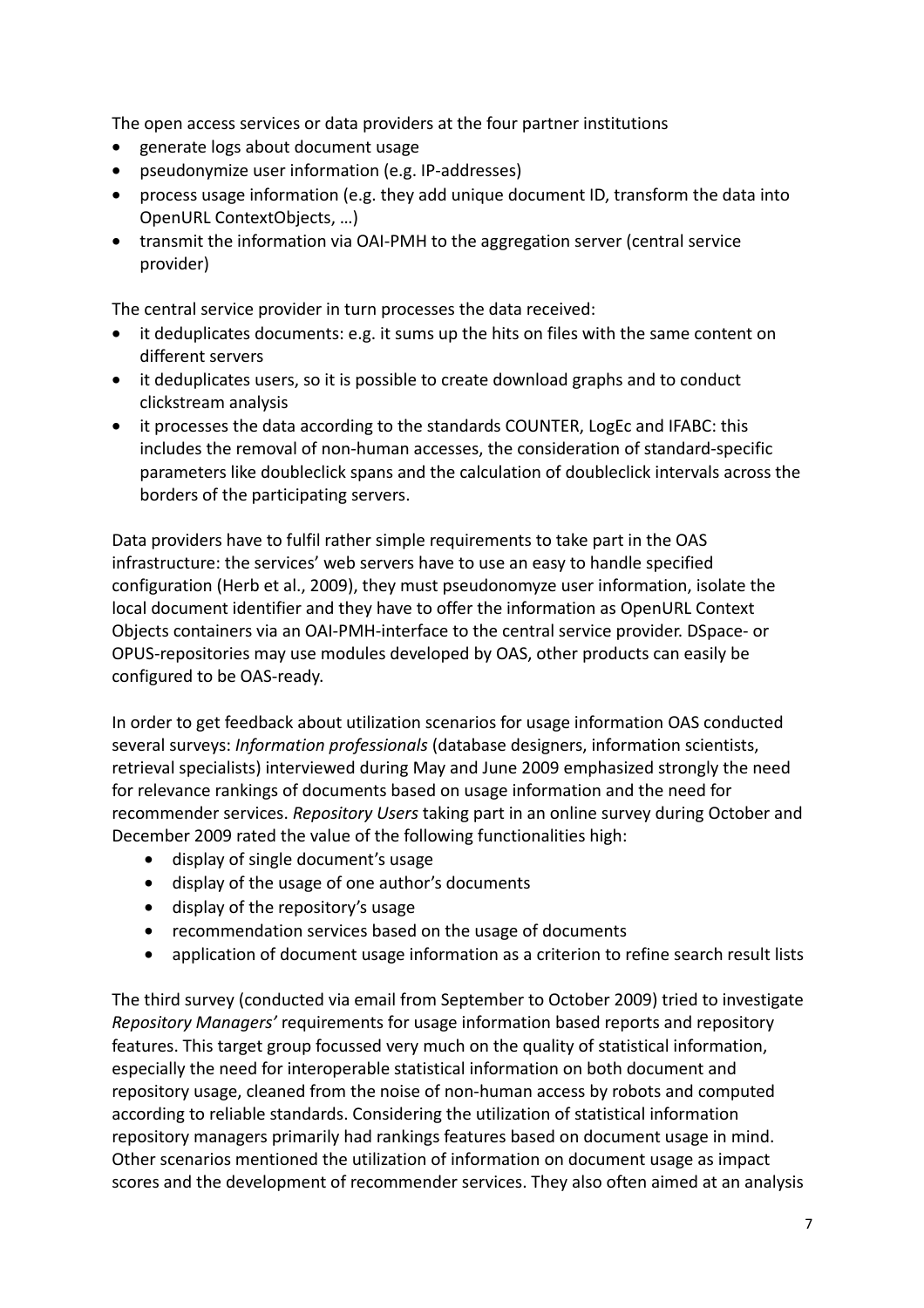of their repositories based on usage information.

By now OAS strives for a second funding phase (OAS 2). The project aims especially at the standardization and evaluation of indicators that are based on the absolute frequency of document usage. Another core point is the standardization of workflows, data storage formats and interfaces for the exchange of usage information as well as the integration of new contributing services/ data providers (in form of journals or repositories) in order to generate sound statistic reports. Based on these analysis usage based features and addedvalue services for repositories - inspired by the survey results mentioned - will be developed.

For instance OAS 2 intends to offer several added value services that are of relevance for different stakeholders:

- readers will be able to use information about the frequency of document usage as a ranking (or relevance) criterion or to resort result lists
- readers will be able to assess the impact of a document
- as OAS defines a standardized log format, repository managers may use the data to evaluate the impact of their repository
- authors and administrative departments will be able to assess the relevance of research topics
- relevance rankings and recommender services based on the patterns of document usage or on a combination of the download frequency of a document *and* the documents content.

As a basic prerequisite for the transition from a test infrastructure to a productive one OAS 2 has to take intensively heed of privacy issues. Accordingly the OAS infrastructure will have to be developed in close exchange with privacy experts. OAS also wants to clarify whether it will be possible to offer its data under Creative Commons Licenses. The infrastructure's sustainability is not only one of the main issues OAS 2 has to tackle in order to offer a trustworthy and reliable service. Beyond the topics mentioned (repository evaluation, usage based impact metrics, topics related trend analysis based on document usage, recommender featured etc.) it is also an incentive for new partners to take part in OAS. As each partner is responsible for the sustainability of his data provider, on this level sustainability is less critical for the infrastructure as a whole. However OAS has to draw up scenarios for the sustainability of:

- the central service provider
- the support of the data providers
- the further developments (e.g. new standards, metrics or reports) that bring along new routines, workflows, technical adaptations, tests and evaluations.

OAS will deal both with the durability of the service, that is also of importance for the trust in OAS, and with possible business models. Two scenarios are:

- running the service provider at a supraregional institution, e.g. a library network or consortium
- giving non-profit institutions access to the OAS data free of charge, but providing only fee-based access to commercial partners as database producers.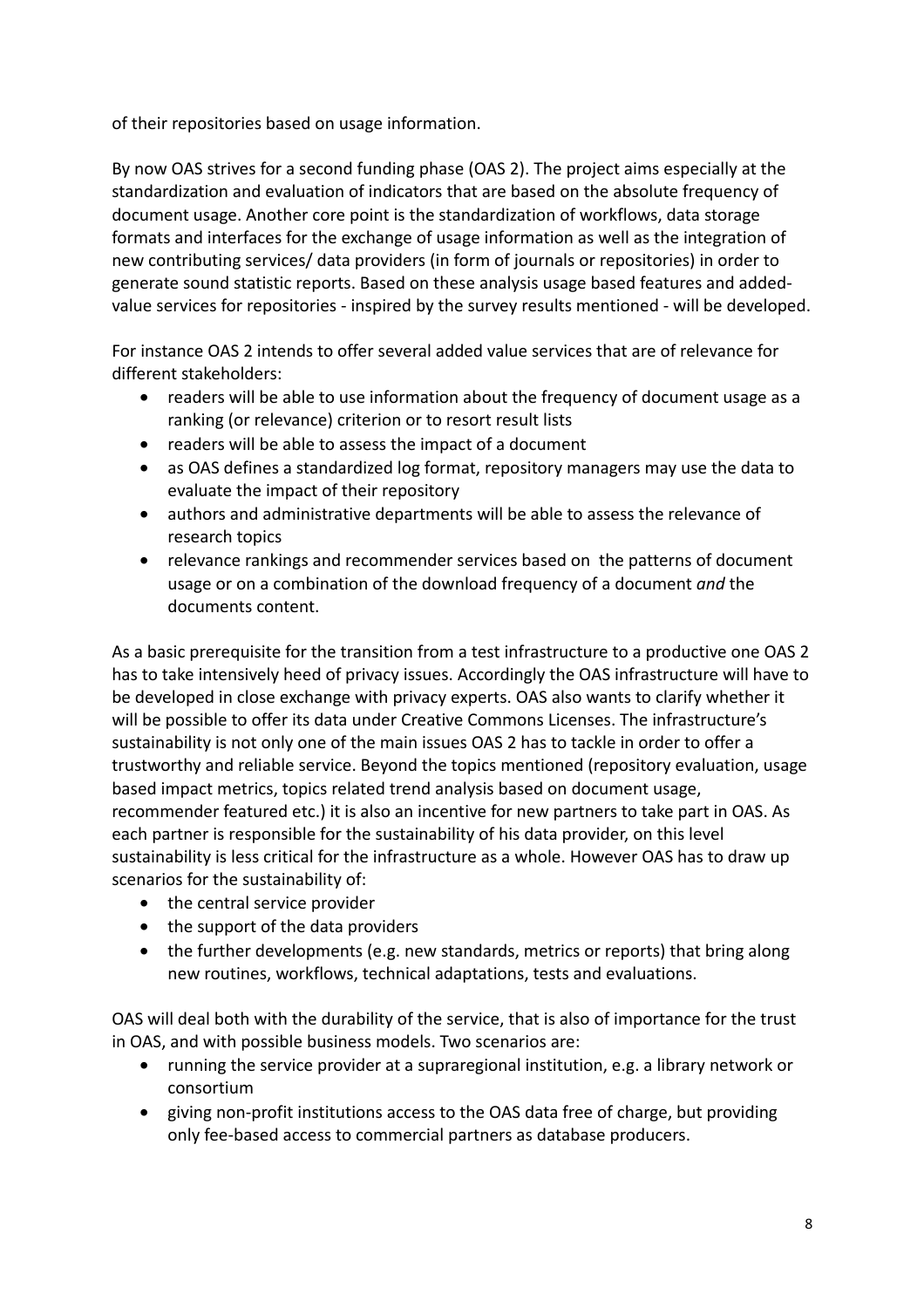The OAS project team is also looking forward to involve in international approaches and to exchange project results with international projects. It is already involved in several meetings and workshops that deal with the content of usage statistics in order to create productive dialogue between the international projects and identify fields where a common approach would be feasible and bring synergy effects. OAS 2 will also strive for internationalization, because all the work packages mentioned (and especially standardization) need an intense exchange of information with other projects tackling related issues as SURFsure, COUNTER, PIRUS, NEEO, PEER or OAPEN and Knowledge Exchange, the cooperation of Denmark's Electronic Research Library (DEFF), the German Research Foundation (DFG), the Joint Information Systems Committee (JISC) and the SURFfoundation.

## **Bibliography**

- Bollen, J., Van de Sompel, H., Smith, J. A., Luce, R. (2005). Toward alternative metrics of journal impact: A comparison of download and citation data. *Information Processing and Management*, volume 41, number 6, p. 1419-1440. DOI: 10.1016/j.ipm.2005.03.024
- Bollen, J., Van De Sompel, H., Rodriguez, M. A. (2008). Usage Impact Factor: The Effects of Sample Characteristics on Usage-Based Impact Metrics. *Journal of the American Society for Information Science and Technology*, volume 59, number 1, p. 136-149. DOI: 10.1002/asi.20746
- Bollen, J., Van De Sompel, H., Hagberg, A., Chute, R. (2009). A principal component analysis of 39 scientific impact measures. *PloS one*, volume 4, number 6*,* e6022. DOI: 10.1371/journal.pone.0006022
- Brody, T., Harnad, S., Carr, L. (2006). Earlier Web Usage Statistics as Predictors of Later Citation Impact. *Journal of the American Association for Information Science and Technology*, volume 57, number 8, p. 1060-1072. DOI: 10.1002/asi.20373
- Campanario, J. M. (1996). The competition for journal space among referees, editors, and other authors and its influence on journals' impact factors. *Journal of the American Society for Information Science*, volume 47, number 3, p. 184-92.
- Campbell, P. (2005). Not-so-deep impact. *Nature*, volume 435, number 77045, p. 1003-1004. DOI: 10.1038/4351003a
- Campbell, P. (2008). Escape from the impact factor. *Ethics in Science and Environmental Politics,* volume 8, number 1, p. 5-7. DOI: 10.3354/esep00078.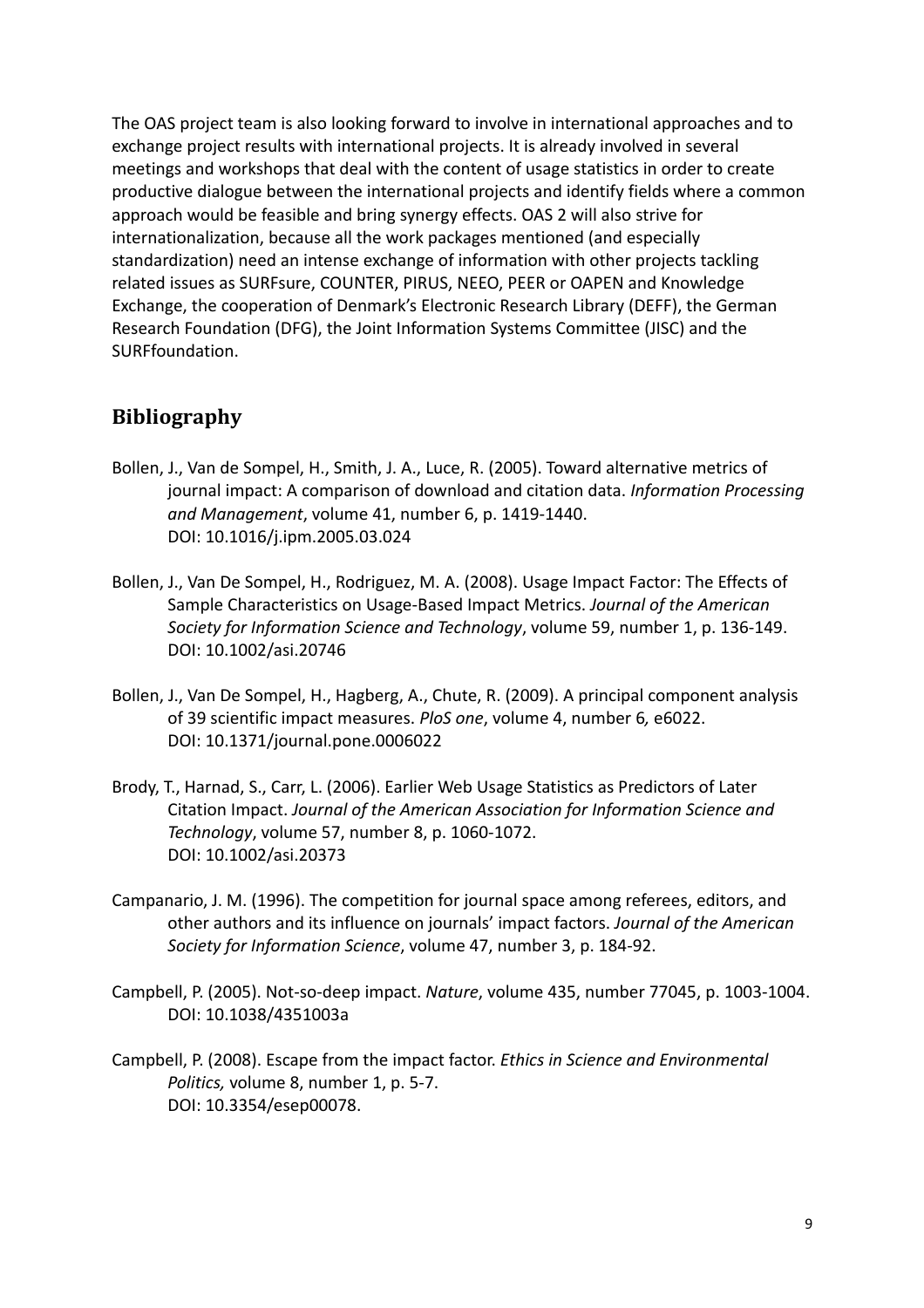- COUNTER, (2008). The COUNTER Code of Practice Journals and Databases: Release 3. Edinburgh, UK : COUNTER, 38 p. http://www.projectcounter.org/r3/Release3D9.pdf
- Dong, P., Loh, M., Mondry, A. (2005). The "impact factor" revisited. *Biomedical Digital Libraries*, volume 2, number 7. DOI: 10.1186/1742-5581-2-7
- Fröhlich G. (2009). Wissenschaft. In: Fröhlich G., Rehbein B. (eds.). *Bourdieu-Handbuch. Leben - Werk - Wirkung*. Stuttgart : Verlag J.B. Metzler, p. 327-337.
- Haider, J. (2005). The Geographic Distribution of Open Access Journals. http://dlist.sir.arizona.edu/939/
- Herb, U., Mittelsdorf, B., Metje, D., Schulze, M., Horstmann, W., Dobratz, S., Scholze, F. (2009). Nutzungsstatistiken elektronischer Publikationen. Göttingen, Germany : Deutsche Initiative für Netzwerkinformation DINI, 28 p. http://nbn-resolving.de/urn:nbn:de:kobv:11-100101174
- Herb, U. (2010a). OpenAccess Statistics: Alternative Impact Measures for Open Access documents? An examination how to generate interoperable usage information from distributed Open Access services. In: Boukacem - Zeghmouri, C. (ed.). *Ressources électroniques académiques, Mesure et Usages : Actes du colloque international du 26 et 27 novembre 2009 à Lille / Academic Online Ressources : assessment and usage*. Paris, France : ADBS éditions (Upcoming 2010).
- Herb, U. (2010b). Sociological implications of scientific publishing: Open access, science, society, democracy, and the digital divide. *First Monday,* volume 15, number 2. http://firstmonday.org/htbin/cgiwrap/bin/ojs/index.php/fm/article/view/2599/2404
- Jamali, H. R., Nicholas, D., Huntington, P. (2005). The use and users of scholarly e-journals: a review of log analysis studies. *Aslib Proceedings*, volume 57, number 6, p. 554-571. http://www.emeraldinsight.com/10.1108/00012530510634271
- Jensen, P., Rouquier, J.-B., Croissant, Y. (2009). Testing bibliometric indicators by their prediction of scientists promotions. *Scientometrics*, volume 78, number 3, p. 467- 479. DOI: 10.1007/s11192-007-2014-3
- Merton Robert K. (1968). The matthew effect in science. *Science*, volume 159, number 3810, p. 56-63. http://www.sciencemag.org/cgi/content/abstract/sci;159/3810/56
- Merton, Robert K. (1988). The Matthew Effect in Science, II: Cumulative Advantage and the Symbolism of Intellectual Property. *Isis*, volume 79, number 4, p. 606-623. http://www.journals.uchicago.edu/doi/abs/10.1086/354848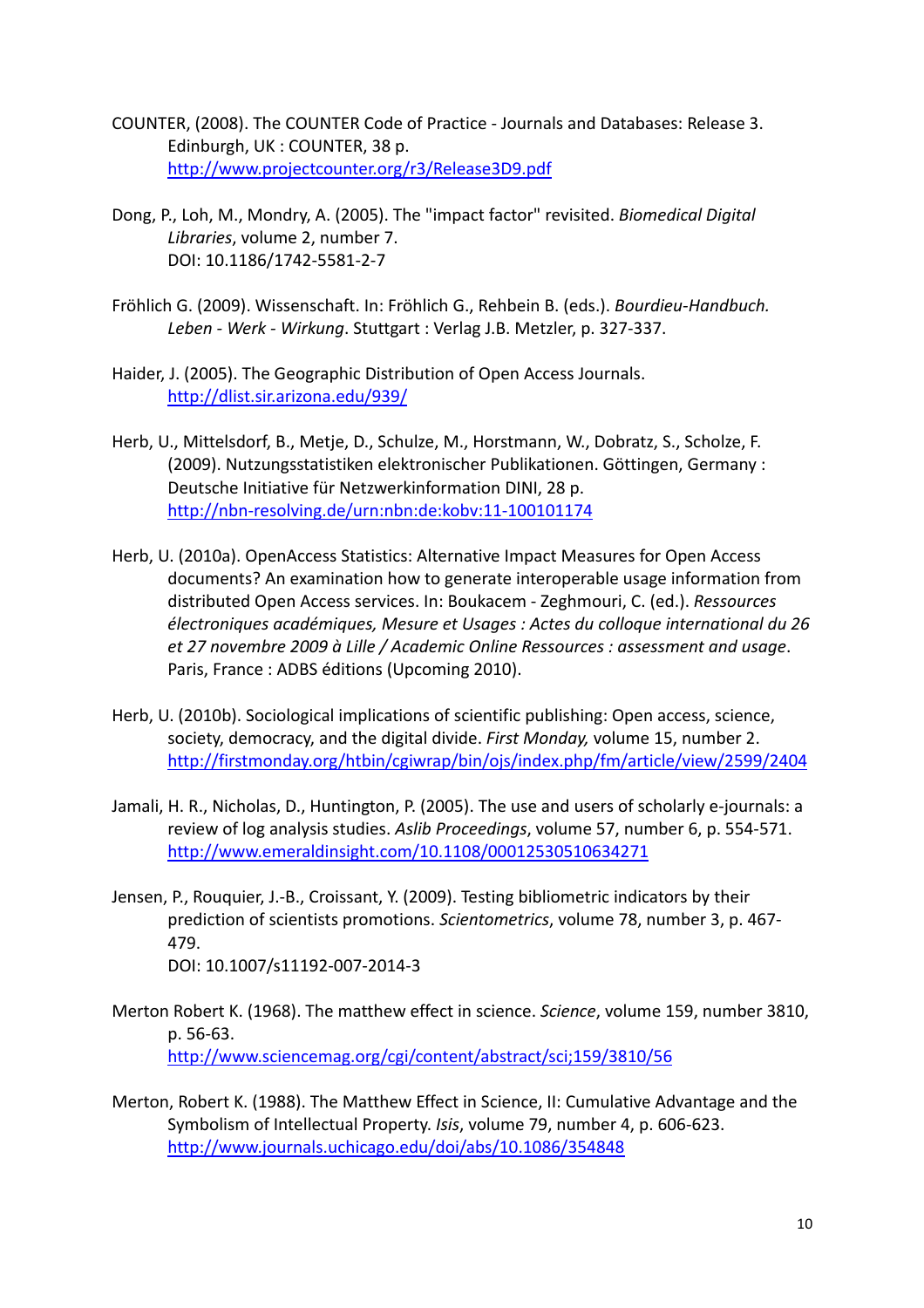- Packer, A. L., Meneghini, R. (2007). Learning to communicate science in developing countries. *Interciencia*, volume 32, number 9, p. 643-647. http://www.interciencia.org/v32\_09/643.pdf
- PIRUS Publisher And Institutional Repository Usage Statistics (2009). Developing a global standard to enable the recording, reporting and consolidation of online usage statistics for individual journal articles hosted by institutional repositories, publishers and other entities. Bristol, UK : Joint Information Systems Committee JISC, 20 p. http://www.jisc.ac.uk/whatwedo/programmes/pals3/pirus.aspx
- Rossner, M., Van Epps, H., Hill, E. (2007). Show me the data. *The Journal of Cell Biology*, volume 179, number 6, p. 1091-1092. DOI: 10.1083/jcb.200711140
- Rossner, M., Van Epps, H., Hill, E. (2008). Irreproducible results: a response to Thomson Scientific. *The Journal of Experimental Medicine*, volume 205, number 2, p. 260-261. DOI: 10.1084/jem.20080053
- Seglen, P. O. (1997). Why the impact factor of journals should not be used for evaluating research. *British medical journal*, volume 314, number 7079, p. 498-502. http://www.bmj.com/cgi/content/full/314/7079/497
- Seglen, P. O. (1998). Citation rates and journal impact factors are not suitable for evaluation of research. *Acta Orthopaedica*, volume 69, number 3, p. 224-229. DOI: 10.3109/17453679809000920
- Shepherd, P. T. (2007). Final Report on the Investigation into the Feasibility of Developing and Implementing Journal Usage Factors. Newbury, UK : United Kingdom Serials Group, 33 p. http://www.uksg.org/usagefactors/final
- Swan, A. (2010). The Open Access citation advantage: Studies and results to date. Truro, UK: Key Perspectives Ltd, 17 p. http://eprints.ecs.soton.ac.uk/18516/